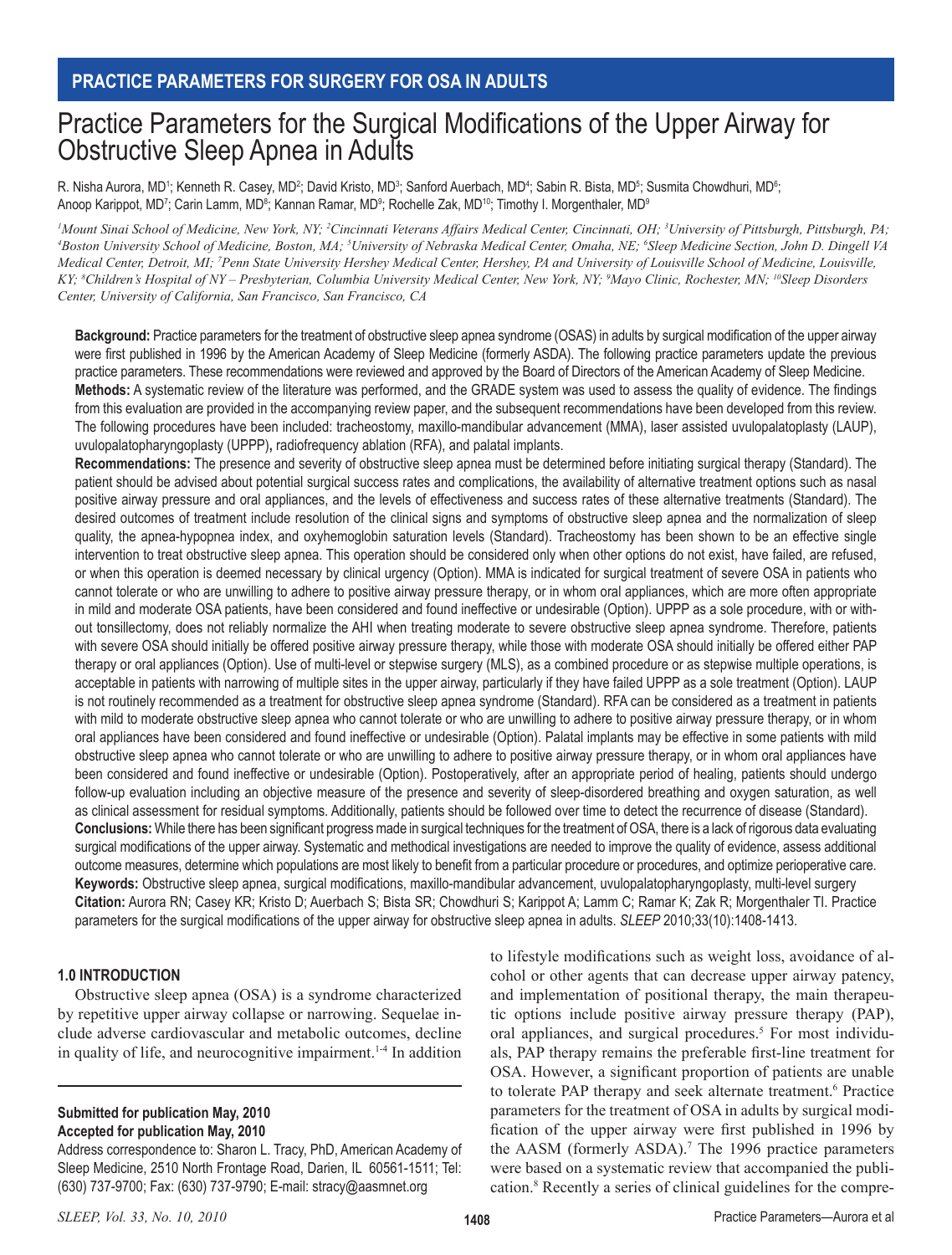| <b>Final standards</b><br>of practice<br>recommendations |                                                                                                                                | Overall quality of evidence |           |           |                 |  |  |
|----------------------------------------------------------|--------------------------------------------------------------------------------------------------------------------------------|-----------------------------|-----------|-----------|-----------------|--|--|
|                                                          |                                                                                                                                | High                        | Moderate  | Low       | <b>Very Low</b> |  |  |
| Assessment of benefit/harm/burden                        | <b>Benefits clearly</b><br>outweigh harm/<br>burden                                                                            | Standard                    | Standard  | Guideline | Option          |  |  |
|                                                          | <b>Benefits closely</b><br>balanced with<br>harm/burden<br>0R<br>uncertainty in<br>the estimates of<br>benefit/harm/<br>burden | Guideline                   | Guideline | Option    | Option          |  |  |
|                                                          | Harm/burden<br>clearly<br>outweighs<br>benefits                                                                                | Standard                    | Standard  | Standard  | Standard        |  |  |

hensive management of sleep apnea in adults were developed at the request of the AASM Board of Directors. These guidelines included surgical modification of the upper airway but were based largely on expert consensus and were not intended to reflect a systematic evidence-based analysis. The Standards of Practice Committee of the AASM appointed a task force in 2007 to assist in an update of these practice parameters, the result of which is the accompanying review paper.<sup>9</sup>

## **2.0 METHODS**

The Standards of Practice Committee (SPC) of the AASM, in conjunction with specialists and other interested parties, developed these practice parameters based on the accompanying review paper. A Task Force of content experts was assembled by the AASM in July 2007 to review evidence in the scientific literature regarding surgical therapies for OSA. In most cases recommendations are based on that systematic review of evidence from studies published in the peer-reviewed literature. Some recommendations, when appropriate, have been carried forward from the previous practice parameters document with little or no change.

The Board of Directors of the AASM approved these recommendations. All members of the AASM SPC and Board of Directors completed detailed conflict-of-interest statements and were found to have no conflicts of interest with regard to this subject.

These practice parameters define principles of practice that should meet the needs of most patients in most situations. These guidelines should not, however, be considered inclusive of all proper methods of care or exclusive of other methods of care reasonably directed to obtaining the same results. The ultimate judgment regarding propriety of any specific care must be made by the physician, in light of the individual circumstances presented by the patient, available diagnostic tools, accessible treatment options, and resources.

The AASM expects these guidelines to have an impact on professional behavior, patient outcomes, and, possibly, health care costs. These practice parameters reflect the state of knowledge at the time of publication and will be reviewed, updated, and revised as new information becomes available. This parameter paper is referenced, where appropriate, using square-bracketed numbers to the relevant sections and tables in the accompanying review paper, or with additional references at the end of

#### **Box 1**—Criteria for assigning grade of evidence<sup>11</sup>

#### **Type of evidence**

| • Randomized trial |  | High |
|--------------------|--|------|
|                    |  |      |

- Observational study Low
- Any other evidence Very Low

#### **Decrease grade if:**

- Serious (**−1**) or very serious (**−2**) limitation to study quality
- Important inconsistency (**−1**)
- Some (**−1**) or major (**−2**) uncertainty about directness
- Imprecise or sparse data (**−1**)
- High probability of reporting bias (**−1**)

#### **Increase grade if:**

- Strong evidence of association significant relative risk >2 (< 0.5) based on consistent evidence from two or more observational studies, with no plausible confounders (**+1**)
- Very strong evidence of association significant relative risk of > 5 (< 0.2) based on direct evidence with no major threats to validity (**+2**)
- Evidence of a dose response gradient (**+1**)
- All plausible confounders would have reduced the effect (**+1**)

**Box 2**—Final assessments of evidence of grade

**High (Level 4)**: Further research is very unlikely to change confidence in the estimate of effect

**Moderate (Level 3)**: Further research is likely to have an important impact on the confidence in the estimate of effect and may change the estimate

**Low (Level 2)**: Further research is very likely to have an important impact on our confidence in the estimate of effect and is likely to change the estimate

**Very low (Level 1**): Any estimate of effect is very uncertain

this paper. This practice parameter represents the first AASM document based on a systematic review which used the GRADE method of evaluating evidence quality.10 The classification of evidence using the GRADE process is listed in Boxes 1 and 2.11 Definitions of levels of recommendations used by the AASM appear in Table 1. *Sections titled "Values and Trade-offs" appear under each individual practice parameter. The Values and Trade-offs discussion elucidates the rationale leading to each recommendation. These sections are an integral part of the GRADE system and offer transparency to the process.10*

## **3.0 BACKGROUND**

Classic upper airway surgical techniques such as nasal-septal reconstruction, cauterization, and tonsillectomy frequently fail to correct OSA.8 Consequently, specialized surgical techniques for treating OSA have been developed which modify either or both the retropalatal and retrolingual areas. Historically, patterns of airway narrowing or collapse have been classified in the following manner: Type I collapse involves narrowing of the retropalatal region; Type II includes narrowing or collapse of both the retropalatal and retrolingual areas; and Type III collapse occurs only in the retrolingual area.<sup>12</sup> However, it is often difficult to definitively identify the area of collapse and multiple sites may be involved.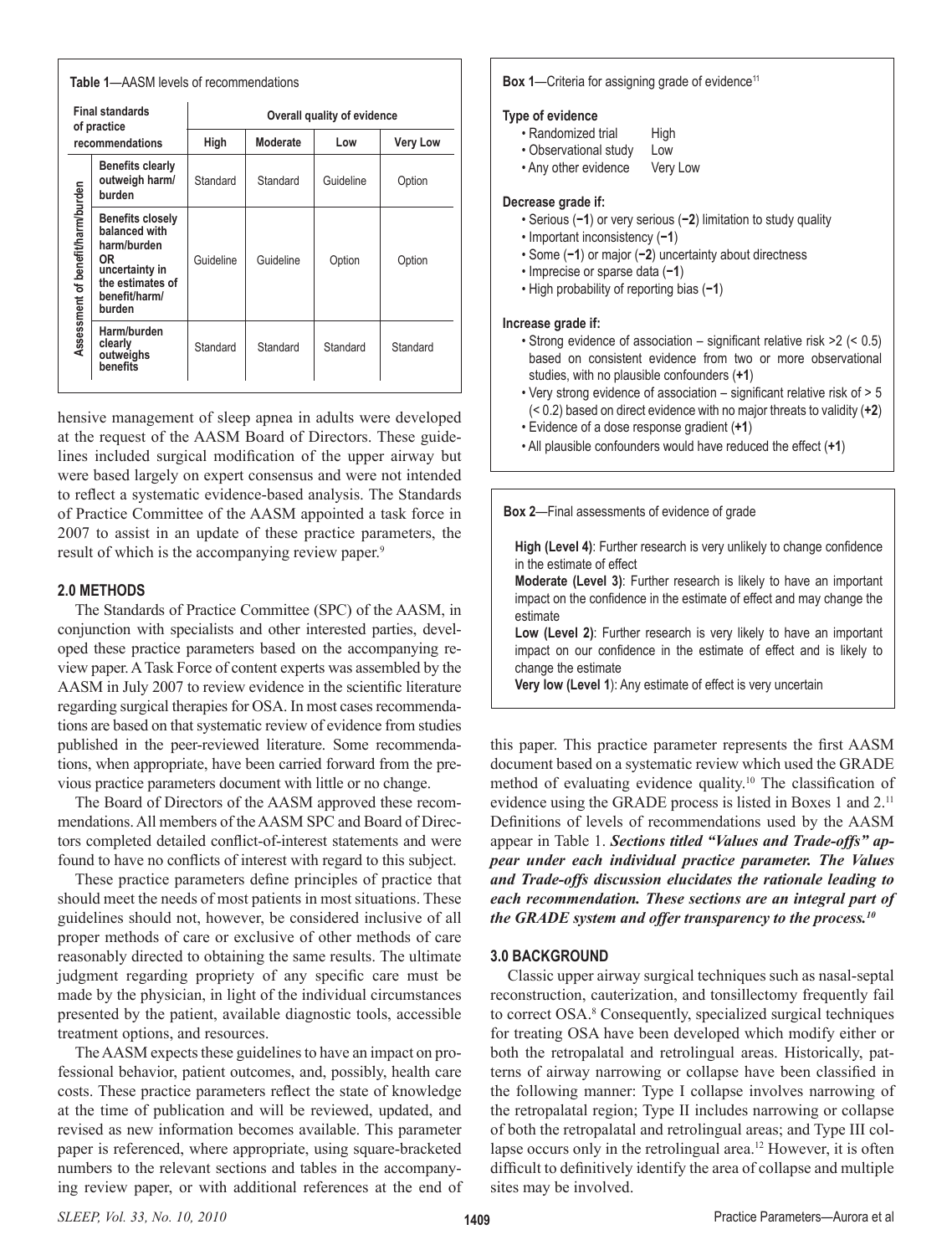Tracheostomy can be described as an upper airway bypass procedure. Soft tissue ablation procedures intended to enhance patency of the retropharyngeal area include uvulopalatopharyngoplasty (UPPP) and laser-assisted uvulopalatoplasty (LAUP). Retrolingual tissue ablation procedures include laser midline glossectomy/lingualplasty (LMG), radiofrequency tongue base ablation (RFTBA), and tongue base reduction with hyoepiglottoplasty (TBRHE). Uvulopalatopharyngoglossoplasty (UP-PGP) performs tissue ablation to enhance both the retropalatal and retrolingual spaces. Procedures to reposition soft tissue to improve retrolingual patency include mandibular advancement (MA), genioglossal advancement (GA), hyoid myotomy and suspension of hyoid from mandible (HM-1), and hyoid myotomy and attachment of hyoid to thyroid cartilage (HM-2). Finally, maxillomandibular advancement (MMA) is intended to improve patency of both retropalatal and retrolingual spaces.<sup>12</sup>

The literature related to this wide array of procedures is largely descriptive in nature and is not amenable to a systematic, evidence-based review of efficacy and/or safety. Therefore, the current practice parameters are limited to a subset of procedures that are performed more frequently and for which some evaluable literature is available. Seventy-nine papers were included in the accompanying review<sup>9</sup> of which 4 were RCT (3 single procedures and 1 multi-level procedure) and 75 were case series. Of the case series, 44 were single procedures and 31 multi-level. Therefore, there were 47 papers that looked at single procedures.

The following procedures will be reviewed here:

- 3.1 Tracheostomy: This procedure consists of creating an opening in the trachea for placement of a long term indwelling tube or stoma for ventilation, thereby bypassing upper airway obstruction causing OSA.
- 3.2 Maxillomandibular advancement (MMA): this operation involves simultaneous advancement of the maxilla and mandible through sagittal split osteotomies. It provides enlargement of the retrolingual airway and some advancement of the retropalatal airway.
- 3.3 Uvulopalatopharyngoplasty (UPPP): This procedure enlarges the retropalatal airway through trimming and reorienting of the posterior and anterior tonsillar pillars and excision of the uvula and posterior portion of the palate.
- 3.4 Laser assisted uvulopalatoplasty (LAUP): This procedure consists of placing bilateral vertical incisions or trenches directly along both sides of the uvula followed by laser ablation of the uvula.
- 3.5 Radiofrequency ablation (RFA): Radiofrequency ablation consists of placement of a temperature controlled radiofrequency probe typically in the tongue and/or soft palate in an effort at palatal stiffening.
- 3.6 Soft palatal implants: this procedure consists of implanting malleable plastic rods into the soft palate under local anesthesia.
- 3.7 Multi-level or stepwise surgery (MLS): This category includes a wide array of combined procedures to address narrowing of multiple sites in the upper airway. MLS frequently consists of phase I utilizing UPPP, and or genioglossus advancement and hyoid myotomy (GAHM). Phase II surgeries consist of utilizing maxillary and mandibular advancement osteotomy (MMO), offered to those failing phase I surgeries**.**

#### **4.0 RECOMMENDATIONS**

The classification of evidence was made using GRADE (Boxes 1 and 2).11 Recommendations are given as **Standards**, **Guidelines**, and **Options**, as defined in Table 1.

#### **4.1 Diagnosis**

#### *4.1.1 The presence and severity of obstructive sleep apnea must be determined before initiating surgical therapy (Standard).*

Detailed diagnostic criteria for obstructive sleep apnea are available and include signs, symptoms, and the findings of polysomnography.13

**Values and Trade-offs:** This recommendation has not changed from the previous practice parameter paper. A proper diagnosis of OSA ought to be determined prior to surgery for sleep apnea; to do otherwise exposes patients to needless risk. Thus, even though there is not "evidence" in the sense of studies evaluating the performance of surgery for sleep apnea in patients with and without OSA, this recommendation deserves the "**Standard**" level.

## *4.1.2 The patient should be advised about potential surgical success rates and complications, the availability of alternative treatment options such as nasal positive airway pressure and oral appliances, and the levels of effectiveness and success rates of these alternative treatments (Standard).*

**Values and Trade-offs:** This recommendation is not changed from the prior practice parameter paper. The committee values the ethical principles of patient autonomy and safety, and thus feels that it is imperative that all reasonable treatment alternatives for OSA be discussed in a manner that allows the patient to make an informed decision.

#### **4.2 Treatment Objective**

## *The desired outcomes of treatment include resolution of the clinical signs and symptoms of obstructive sleep apnea and the normalization of sleep quality, the apnea-hypopnea index, and oxyhemoglobin saturation levels (Standard).*

**Values and Trade-offs**. This recommendation is unchanged from the previous practice parameter. OSA is a multisystem disorder affecting neurocognitive, metabolic, and cardiovascular function as well as quality of life. The AHI does not encompass all dimensions of OSA. However, an abnormal AHI is currently necessary for disease classification, and normalization is logically an important treatment objective. Normalization of AHI does not necessarily reverse all components of OSA. Up to 22% have residual hypersomnia after normalization of the AHI with PAP therapy,<sup>14</sup> and some studies indicate there are permanent neuroanatomic effects of OSA in some individuals.15 Nonetheless, even modest elevations of the AHI correlate with elevated risk of cardiovascular sequelae, symptoms, and neurocognitive effects.<sup>16</sup> Most studies demonstrating benefit in cardiovascular risk, mortality, symptoms, and neurocognitive effects show substantial improvement in AHI.17,18 Other endpoints such as subjective and objective symptom melioration and improved quality of life are also important dimensions of health, and their correlation with mortality has not been well studied. For all these reasons, we have placed a high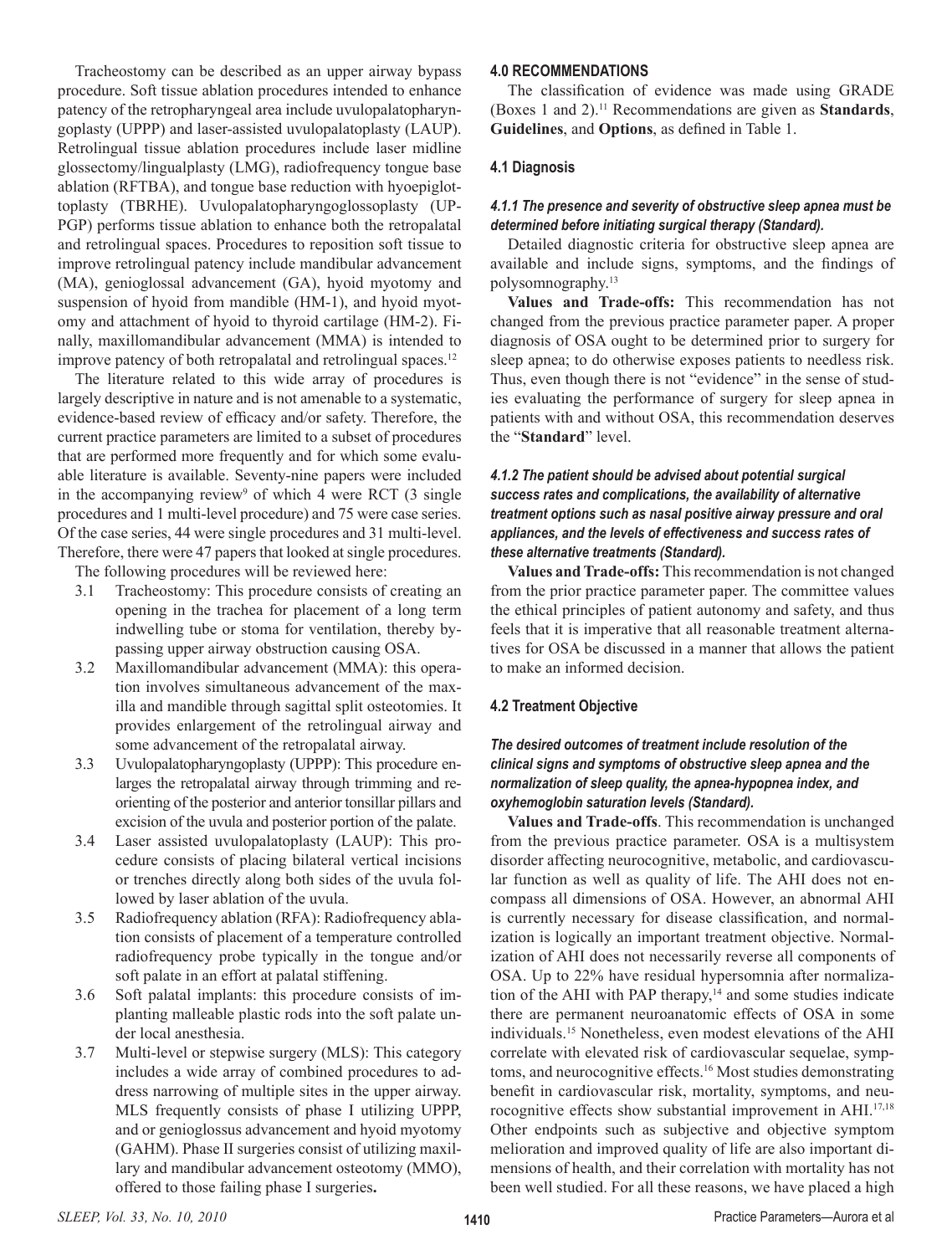value on normalization of the AHI in rating efficacy of treatments for OSA.

#### **4.3 Surgical Procedures**

## *4.3.1 Tracheostomy: Tracheostomy has been shown to be an effective single intervention to treat obstructive sleep apnea. This operation should be considered only when other options do not exist, have failed, are refused, or when this operation is deemed necessary by clinical urgency (Option).*

Although the Task Force did not find any additional papers on tracheostomy [indirectly in Review Section 2.2], the consensus of the Standards of Practice Committee holds that this intervention is appropriate in the aforementioned setting.

**Values and tradeoffs:** This recommendation is unchanged from the prior practice parameter paper. Although there is strong consensus that tracheostomy is nearly uniformly successful in bypassing upper airway obstruction and normalizing AHI in patients with OSA and may be life-saving in some cases, the decision to not recommend tracheostomy as a primary therapy is based on placing high value on patient safety, autonomy, and quality of life. For most patients, other treatments such as oral appliances (OAs) or positive airway pressure are effective yet less deforming and require less ongoing care and lifestyle modification than tracheostomy.<sup>19</sup>

# *4.3.2 Maxillo-Mandibular Advancement (MMA): MMA is indicated for surgical treatment of severe OSA in patients who cannot tolerate or who are unwilling to adhere to positive airway pressure therapy, or in whom oral appliances, which are more often appropriate in mild and moderate OSA patients, have been considered and found ineffective or undesirable [Review Section 3.1; Figure 2, 3] (Option).*

Although the evidence is very low quality (Level 1), comprised of nine case series, the studies tend to demonstrate consistent effectiveness in severe OSA. Traditional "stepped" care often employs MMA as a final approach for surgical correction of OSA (see 4.3.7). However, in certain cases MMA may be considered as an initial or sole surgical approach in treating OSA. A multidisciplinary evaluation to clarify which patients would benefit from MMA as initial or sole therapy is recommended. Evidence supporting this or other alternatives to the usual stepped approach is lacking. Additionally, MMA is not well described in mild and moderate OSA making recommendations in less severe OSA unclear**.**

**Values and tradeoffs:** The AHI was reduced to at least 10/h in most patients in published series, especially in more recently published studies. Yet, PAP therapies remain more reliably effective in normalizing AHI, and there is ample evidence for improvement in other measures of outcome such as sleepiness and quality of life with PAP that are lacking for MMA. Some patients may benefit cosmetically from MMA, but short and long term risks of MMA are not well described in the extant literature. Therefore, PAP or oral appliance therapy should generally be suggested ahead of MMA in appropriate candidates.<sup>20,21</sup> Surgical risks and adverse effects of MMA have not been systematically analyzed or reported. There is a need for further clarification about the relative risks and benefits of MMA compared with other treatment modalities, and given the current very low levels of evidence, an **Option** recommendation is appropriate.

*4.3.3 Uvulopalatopharyngoplasty (UPPP) as a single surgical procedure: UPPP as a sole procedure, with or without tonsillectomy, does not reliably normalize the AHI when treating moderate to severe obstructive sleep apnea syndrome. Therefore, patients with severe OSA should initially be offered positive airway pressure therapy, while those with moderate OSA should initially be offered either PAP therapy or oral appliances. [Review Section 3.2.1; 3.2.2; Figure 4, 5; Table 2] (Option).*

This is a change from the previous practice parameter which recommended UPPP for patients with narrowing or collapse of the retropalatal area. We now recommend that more reliable treatment modalities be preferred in patients with moderate to severe OSA. It is important to note that this recommendation applies to the use of UPPP as a single surgical procedure to treat moderate to severe OSA; for use of UPPP combined with other surgical procedures, refer to section 4.3.4 below. The evidence concerning UPPP is very low quality (Level 1), consisting of 13 observational studies and 2 randomized trials which were judged to have significant flaws. The meta-analysis demonstrated that patients with initially moderate to severe OSA had residual AHI of 30/hr, leaving patients with criteria defining moderate to severe OSA. Objective outcome parameters for assessment of surgical success in OSA other than AHI remain ill defined and not uniformly accepted. None of the articles retrieved for the evidence review addressed use of UPPP in mild OSA. The absence of stronger supporting evidence for UPPP published in the decade since the previous practice parameters is significant. Indeed, evidence for using UPPP as a singular therapy in treating OSA, regardless of severity, is very weak, and patients who undergo UPPP for therapy require close follow-up to ensure efficacy. (See section 5.0 below.)

**Values and Tradeoffs:** This recommendation has changed as the committee valued normalization of the AHI, improvements in other clinically important outcomes, and safety. There is now a convergence of very low level evidence that UPPP alone (with or without tonsillectomy) does not reliably normalize the AHI and has only modest impact on pre-operative values. Other clinical outcomes such as improvement in sleepiness or cardiovascular events and/or risks are not well developed in the literature. UPPP entails some morbidity and rarely, mortality. In highly selected patients, UPPP may be an appropriate supplement to PAP or OAs, but evidence for this is also not well developed. Therefore, although UPPP alone may seem more convenient and desirable for some patients, routinely other more proven treatments such as PAP or OAs ought to be considered first.<sup>20,21</sup> There is a pressing need for comparative outcomes research regarding UPPP and other treatment modalities, as the benefits compared with harms of UPPP are unclear at this time.

# *4.3.4 Multi-Level or Stepwise Surgery (MLS): Use of MLS, as a combined procedure or as stepwise multiple operations, is acceptable in patients with narrowing of multiple sites in the upper airway, particularly if they have failed UPPP as a sole treatment. [Review Section 3.6; 3.7; Figure 12, 13] (Option).*

Although a large volume of literature was found addressing MLS, the approaches and surgical procedures were heterogeneous. Furthermore, these reports were observational case series or comparisons of one procedure to another without randomization or control groups; therefore the evidence was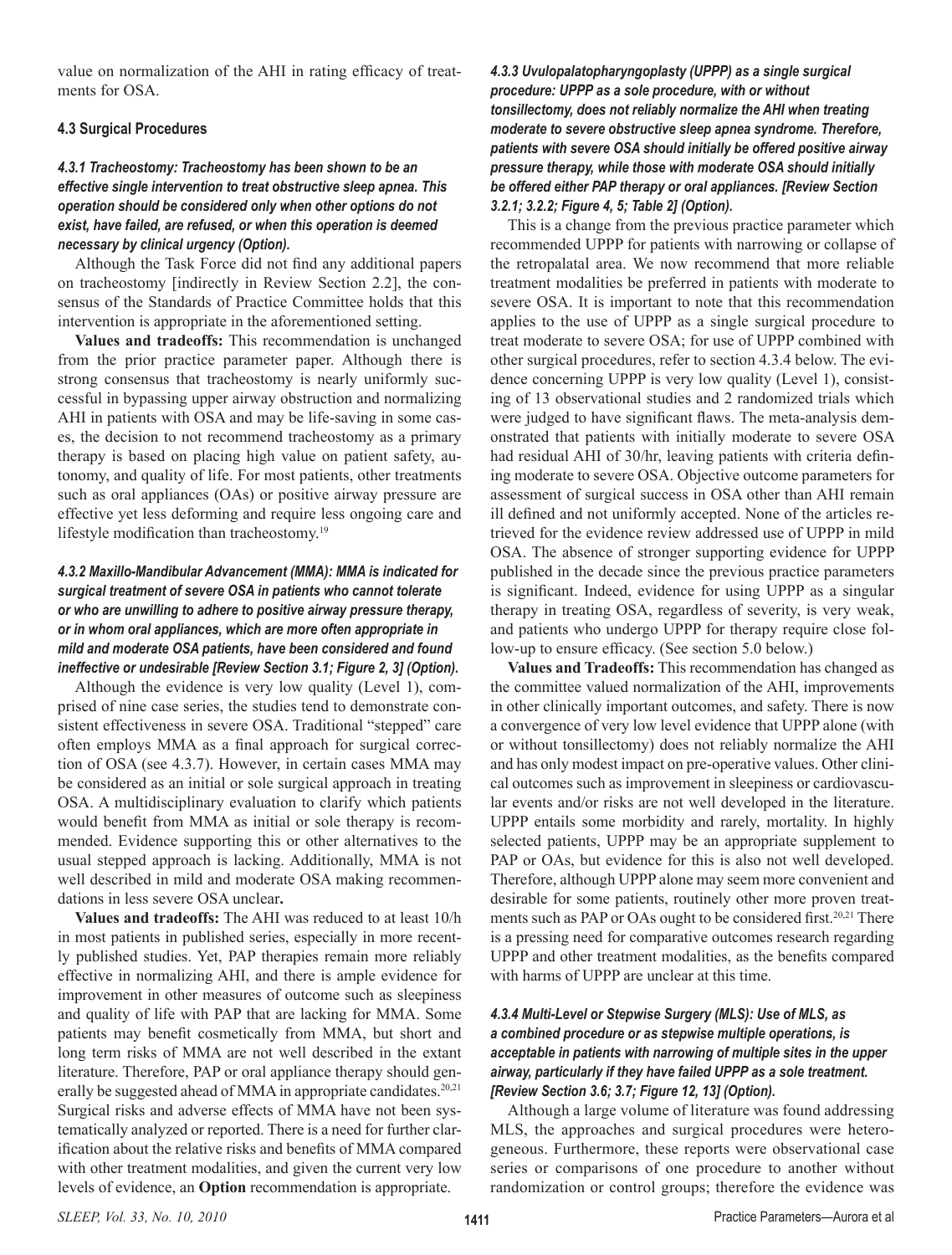very low quality Level 1. Without more data on specific MLS procedures, a higher recommendation cannot be made. Encouraging improvements in OSA severity following phase II surgery may support performing phase II surgeries first in selected cases; however, research regarding a reversed phase II followed by phase I approach is not available in the literature.

**Values and tradeoffs**: The accompanying review<sup>9</sup> notes that non-randomized studies of multi-phase procedures are subject to bias by the self-selection of patients willing to undergo multiple surgeries. While a multilevel approach may eventually result in a significant decline in the AHI, available data for a stepwise approach are heterogeneous, clinical outcomes such as cardiovascular events are not well studied, and multiple procedures could be associated with an increase in morbidity and mortality.

## *4.3.5 Laser Assisted Uvulopalatoplasty (LAUP): LAUP is not routinely recommended as a treatment for obstructive sleep apnea syndrome [Review Section 3.3; Figure 6, 7] (Standard).*

The evidence related to the use of LAUP was judged to be low quality (Level 2) based on 2 randomized trials and 6 observational studies. LAUP was addressed in a separate practice parameter update in 2001,<sup>22</sup> which included a Guideline-level recommendation against the use of LAUP for the treatment of sleep-related breathing disorders including OSA.

**Values and Tradeoffs:** The recommendation has been upgraded from guideline to standard. LAUP does not generally normalize the AHI and the literature does not demonstrate significant improvement in secondary outcomes. Two studies, 1 RCT<sup>23</sup> and 1 observational<sup>24</sup> performed since the last review,<sup>22</sup> actually saw worsening of the overall AHI. As there is no significant improvement post procedure, a possibility of worsening exists, and perioperative pain and complications are potential issues, the routine recommendation of this procedure would not be in the patient's interest.

# *4.3.6 Radiofrequency ablation (RFA): RFA can be considered as a treatment in patients with mild to moderate obstructive sleep apnea who cannot tolerate or who are unwilling to adhere to positive airway pressure therapy, or in whom oral appliances have been considered and found ineffective or undesirable [Review Section 3.4.1; 3.4.2; 3.4.3; 3.4.4; Figure 8, 9] (Option).*

This is a new recommendation based on Level 1 very low quality evidence (7 observational case series and 1 RCT). The average post-procedure AHI was found to be 14.9, consistent with residual mild OSA. RFA studies have shown improvement in subjective sleepiness and, in one study, quality of life.

**Values and Tradeoffs:** In patients with mild or moderate OSA who do not or cannot adhere to PAP or OAs, RFA may be an alternative therapy even though not as predictably efficacious. Since long-term cardiovascular complications of OSA are associated with even lower values of AHI, patients treated with RFA should receive follow-up assessments for residual AHI, even if symptoms appear adequately improved. Longterm sequelae of RFA are not published.

*4.3.7 Palatal Implants: Palatal implants may be effective in some patients with mild obstructive sleep apnea who cannot tolerate or who are unwilling to adhere to positive airway pressure therapy, or* 

## *in whom oral appliances have been considered and found ineffective or undesirable [Review Section 3.5; Figure 10, 11] (Option).*

There is limited research that adequately assesses the efficacy of palatal implants for the treatment of OSA. One RCT and 2 case series met the criteria for inclusion in the review and suggest marginal efficacy. Overall, this represents very low quality (Level 1) evidence.

**Values and Tradeoffs:** This is a new treatment option that has emerged since the previous practice parameter. While this procedure may be an alternative mode of therapy for mild OSA, at the present time it is difficult to predict if it will be ultimately be found to be a reliably effective intervention.

# **5.0 FOLLOW-UP**

*Postoperatively, after an appropriate period of healing, patients should undergo follow-up evaluation including an objective measure of the presence and severity of sleep-disordered breathing and oxygen saturation, as well as clinical assessment for residual symptoms. Additionally, patients should be followed over time to detect the recurrence of disease (Standard).*

**Values and Trade-offs:** This recommendation has been upgraded to Standard since the previous practice parameter. Insufficient evidence exists to predict the duration that any immediate postoperative improvement is likely to be maintained. Cases of relapse after successful operations have been described.<sup>25,26</sup> Clearly, the hazards of not recognizing recrudescent sleep apnea, with its associated comorbidities and complications, far outweigh any conceivable benefits from not following post operative patients closely. Unfortunately, little guidance is available in the medical literature to recommend any particular monitoring strategy. The optimal interval and duration of this follow up are also not clear in the literature. The development of relapse is likely to be related, in part, to weight gain, intercurrent illnesses, and/or changes in medication but may occur without any clear cause.<sup>27</sup>

## **6.0 CONCLUSIONS AND FUTURE RESEARCH**

The paucity and low quality of evidence concerning the surgical treatment of the upper airway for OSA in adults is conspicuous. Both PAP and OA therapy have more robust data upon which to develop treatment recommendations. The largest body of evidence provided by a systematic search and metaanalysis refers to UPPP alone, which is unfortunately not highly relevant to current practices wherein UPPP is either modified from its original description or is combined with other surgical modifications of the upper airway. Given the importance of surgical options for management and the expense and potential morbidities that are unique to surgical management, it is imperative that key questions be resolved by sound clinical research. From the available evidence, there were very few RCT or even case-control studies. Although the RCT is difficult to perform using surgical management strategies, it remains the most reliable standard upon which practice recommendations can be made.

Since ongoing innovations in surgical management are expected, standardized approaches to preoperative classification including demographic, anatomic, and polysomnographic baselines at a minimum, a detailed analysis of what anatomic and/or